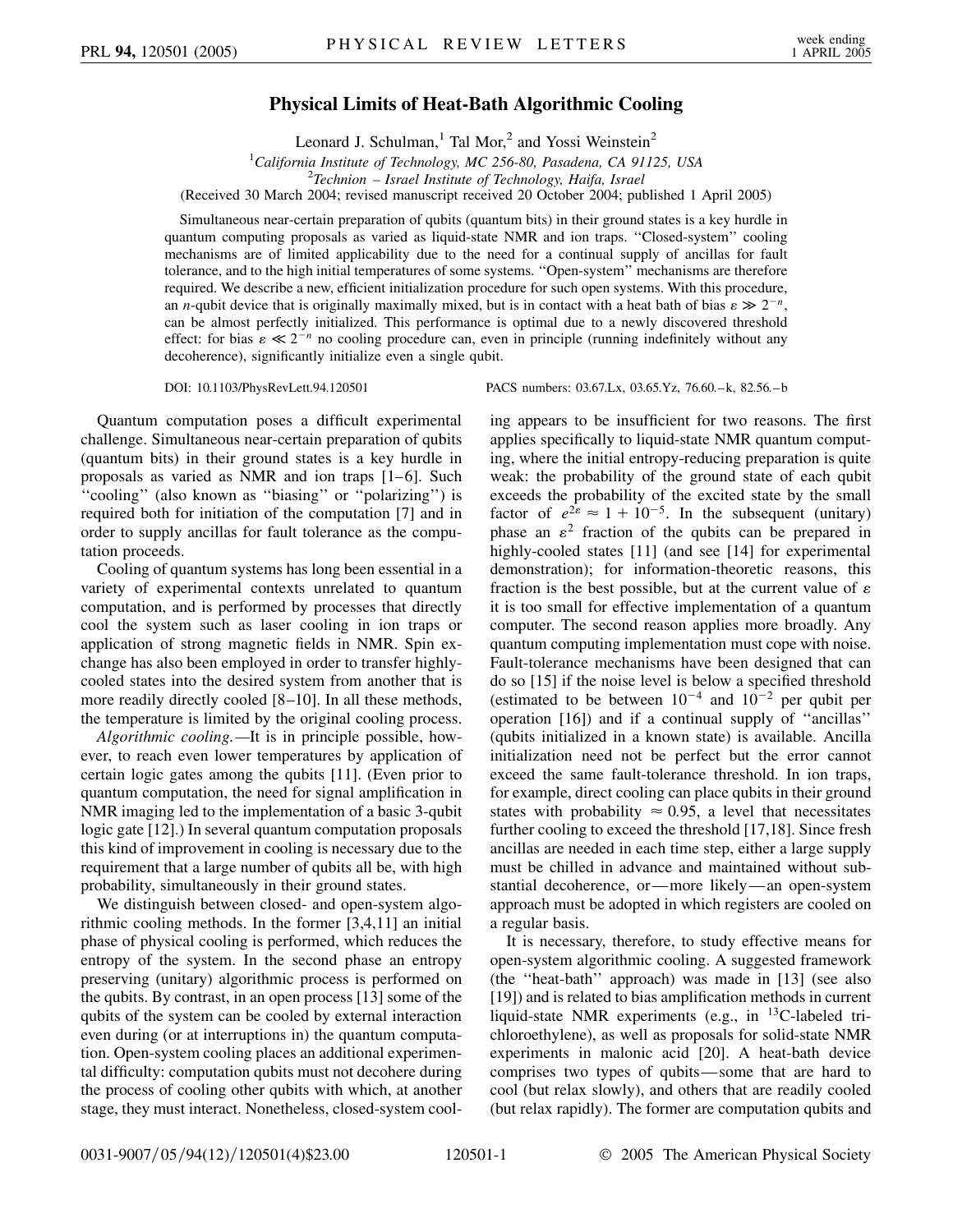the latter are ''refrigerants.'' At chosen times, the computation and refrigerant qubits can undergo joint unitary interaction (such as spin exchange). A similar framework is contemplated for ion trap quantum computers [18]—the computation ions are not cooled directly due to the decoherence that this causes; instead they are cooled by interaction with separate refrigerant ions that have been directly laser-cooled.

*Results.—*In this Letter we establish the theoretical limits for cooling on heat-bath devices. We introduce a cooling mechanism achieving much higher bias amplification than given previously. We bound the number of cooling steps required in our process, a crucial matter since any cooling process must be carried out within the relaxation times of the computation qubits. Finally, we show that our method is optimal in terms of entropy extraction per cooling step. In the course of doing so we discover a threshold phenomenon: significant initialization cannot be achieved at all unless  $\varepsilon$ , the bias that can be imparted to the rapidly relaxing qubits, is asymptotically above  $2^{-n}$ . The proof uses majorization inequalities to convert the problem to analysis of a certain combinatorial ''chip game.''

For specificity we assume that the quantum computer has  $n - 1$  computation qubits and an *n*th refrigerant qubit that is in contact with the heat bath. The cooling step,  $\iota$ , changes the traced density matrix on the *n*th qubit to

$$
\rho_{\varepsilon} = \frac{1}{e^{\varepsilon} + e^{-\varepsilon}} \begin{pmatrix} e^{\varepsilon} & 0\\ 0 & e^{-\varepsilon} \end{pmatrix}
$$
 (1)

(no matter what the previous state was). In between cooling steps, reversible (unitary) quantum logic gates can be applied to the register of *n* qubits. Let  $I_n$  be the density matrix of the maximally mixed state over the 2*n*-dimensional Hilbert space. The question is: starting from  $I_n$ , and using these operations, how different from  $I_n$  can we make the density matrix of the device?

*Theorem 1 (Physical limit).—*No heat-bath method can increase the probability (i.e.,  $|\text{amplitude}|^2$ ) of any basis state from its initial value,  $2^{-n}$ , to any more than  $\min\{2^{-n}e^{\varepsilon 2^{n-1}}, 1\}$ . This conclusion holds even under the idealization that an unbounded number of cooling and logic steps can be applied without error or decoherence.

This shows that if  $\varepsilon \ll 2^{-n}$  then the variation distance between the uniform distribution, and any distribution reachable by cooling, is  $\ll 1$ .

We establish a converse to this statement using a specific cooling procedure, the partner pairing algorithm (PPA). For convenience let  $\tilde{\varepsilon} = \tanh \varepsilon$ . (For small  $\varepsilon$ ,  $\tilde{\varepsilon} \approx \varepsilon$ .)

*Theorem 2 (Cold qubit extraction).*—Within  $4n\tilde{\epsilon}^{-2}[1+$  $log(1/\tilde{\epsilon})$  cooling steps, the PPA creates a probability distribution in which with probability  $1 - O(\frac{1}{1 + \log_1{\ell}})$ , all of the first  $n - [1 + o(1)]\log_2 1/\tilde{\varepsilon}$  bits are  $|0\rangle$ 's (where  $o(1)$ ) denotes a term tending to 0 as  $\tilde{\varepsilon}$  tends to 0).

This extraction procedure is useful for quantum computing (it extracts qubits of bias almost 1, i.e., that are almost certainly in their ground state) as long as  $\varepsilon \gg 2^{-n}$ . (For comparison, the previous heat-bath procedure [19] amplifies bias of a qubit by only  $(3/2)^n$ . At comparable levels of amplification it also requires more cooling steps.)

The notion that the computation qubits are entirely insulated from the environment is, of course, merely a simplification good for moderate time spans. To be useful, algorithms must converge within the relaxation time of the computation qubits. Next we show that the PPA is nearoptimal in terms of the number of cooling steps:

*Theorem 3 (Cooling steps required).—*Any algorithm that creates a bit of constant bias requires a number of cooling steps proportional to  $\varepsilon^{-2}$ .

*Other applications of algorithmic cooling.—*A central point of this Letter is the firm limit that Theorem 1 sets on the cooling parameter  $\varepsilon$  in order that the heat-bath method be useful for quantum computation. However, it is important to note that heat-bath cooling algorithms (the PPA or others) may be viable for other applications even at smaller  $\epsilon$ . Specifically, algorithmic cooling is likely to find significant application in the scientific and medical imaging applications for which NMR technology is already in wide use. The signal-to-noise ratio in NMR imaging is proportional to the polarization of the nuclear spins and to the square root of the duration of the scan; since the duration is often limited in medicine by the need to immobilize the patient, improved sensitivity demands increased polarization. In other applications the benefit of increased polarization is in decreased scan times. Algorithmic cooling of a few nuclear spins may therefore be highly beneficial even in the range  $\varepsilon \ll 2^{-n}$  that is not adequate for quantum computation. For example, perfect implementation of the PPA on a 5-qubit molecule (4 computation qubits and one refrigerant) would yield a qubit of bias 16 $\varepsilon$ , implying a 256-fold decrease in scan duration compared to cooling without algorithmic amplification.

*Method of proof of Theorem 1.—*The eigenvalues of a density matrix are the probabilities with which the spectral basis states are measured; the spectral basis gives measurement probabilities that are furthest from uniform in the sense of majorization [21]. A probability vector  $(p_1, \ldots)$  is said to majorize another  $(p'_1, \ldots)$  if there exists a doubly stochastic matrix *D* such that  $(p_1, \ldots)D = (p'_1, \ldots)$ . This is a partial (pre-)order on probability distributions in which the singular distribution  $(1, 0, 0, ...)$  dominates all others, while the uniform distribution is dominated by all. A density matrix  $h$  is said to majorize another  $h'$  if the eigenvalues of  $h$  majorize those of  $h'$ .

Domination in majorization implies domination in any of the other measures we are interested in, such as variation distance from uniform or the sum of the largest *K* probabilities (for a fixed *K*). So our concern is: if  $\overline{u}_1, \ldots, \overline{u}_r$ represent the reversible actions of an algorithm between its cooling steps (each acting on the density matrix as conjugation by a unitary operator), how different can the eigenvalues of  $\overline{u}_r \cdots \overline{u}_1 \iota \overline{I}_n$  be from those of  $\overline{I}_n$  (in which all equal  $2^{-n}$ ?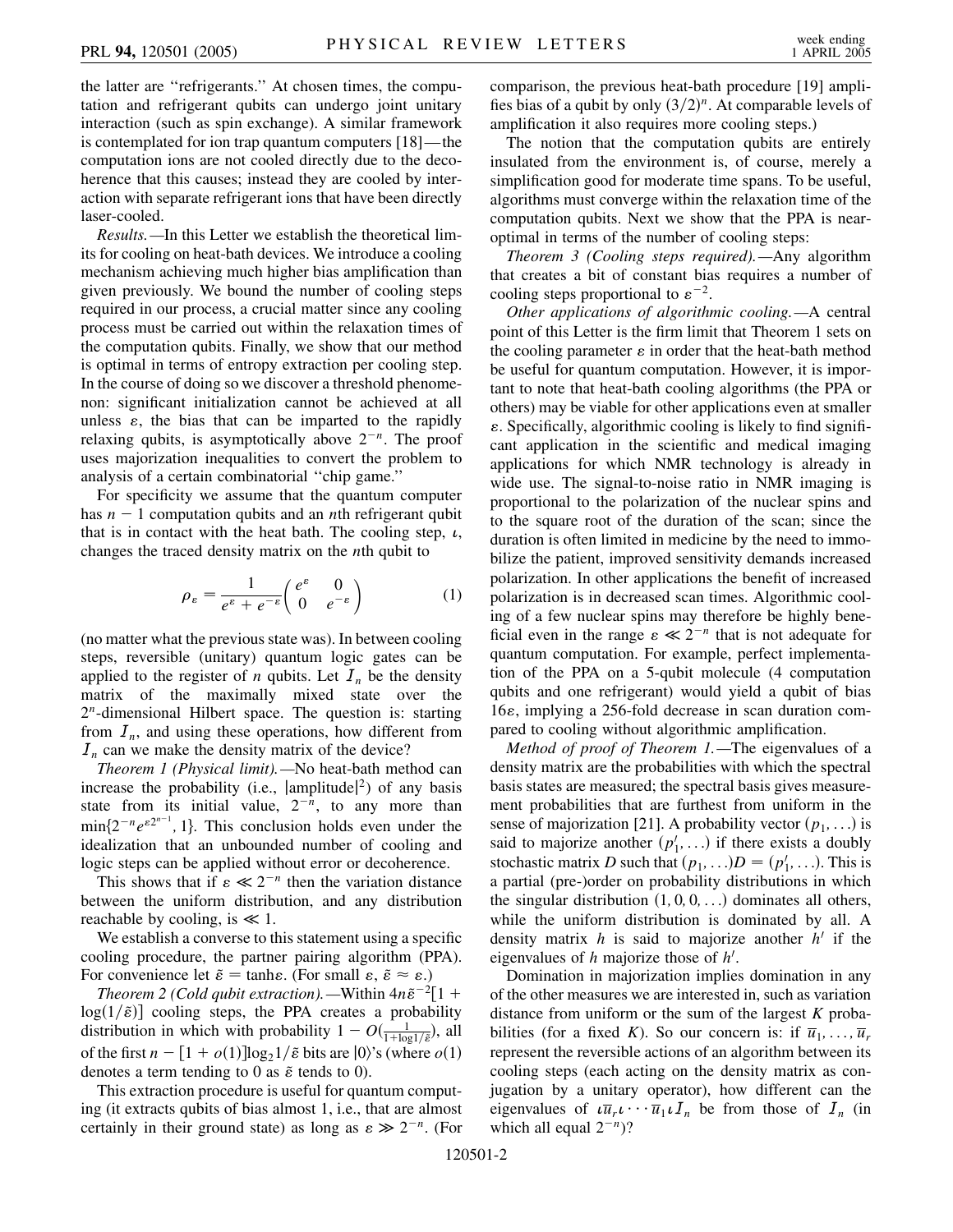A *classical* cooling algorithm is one that uses only reversible (deterministic) classical logic gates between cooling steps. In this case each operator  $\overline{u_i}$  acts on the density matrix as conjugation by a permutation matrix. The first step of the analysis shows:

*Proposition.—*Given any quantum logic steps  $\overline{u}_1, \ldots, \overline{u}_r$ , there are classical steps  $\overline{\pi}_1, \ldots, \overline{\pi}_r$  such that  $i\overline{\pi}_r \iota \cdots \overline{\pi}_1 \iota \mathcal{I}_n$  majorizes  $i\overline{u}_r \iota \cdots \overline{u}_1 \iota \mathcal{I}_n$ .

We may therefore restrict attention to classical cooling algorithms. Observe that every intermediate density matrix created by a classical algorithm is diagonal. Hence the classical cooling steps are equivalent to the following discrete process on probability distributions on the set  $\{0, 1\}^n$ : begin with the uniform distribution on  $\{0, 1\}^n$ . The only tool for modifying the probability distribution is ''discrete cooling steps,'' which have the effect of transforming the current distribution (denoted *p*) to a new distribution (denoted  $p'$ ), related to  $p$  by:

$$
p'_{w0} = (p_{w0} + p_{w1}) \frac{e^{\varepsilon}}{e^{\varepsilon} + e^{-\varepsilon}} \text{ for each binary string}
$$
  
\n
$$
p'_{w1} = (p_{w0} + p_{w1}) \frac{e^{-\varepsilon}}{e^{\varepsilon} + e^{-\varepsilon}} \quad w \text{ of length } n - 1.
$$
 (2)

There is no way of *directly* cooling the first  $n - 1$  bits, but in between cooling steps we can perform arbitrary permutations of the binary strings. Because of the proposition, Theorem 1 is equivalent to showing that the above discrete process cannot increase any probability from its initial value,  $2^{-n}$ , to any more than  $2^{-n}e^{\varepsilon 2^{n-1}}$ . In the discrete process, the role of a permutation of the basis is to pair off the current probabilities before the next cooling step.

If the basis states of the computer are relabeled so that their probabilities are  $p_0 \geq \ldots \geq p_{2^n-1}$  (ties broken in arbitrary but fixed fashion), then for each even *i* we will refer to the states  $i$  and  $i + 1$  as each other's "partners." The PPA is simply: in each cooling step, pair partners together.

The second step in demonstrating Theorem 1 is establishing a relation between the output of an arbitrary classical cooling algorithm *B* and that of the PPA. *Lemma:* given any initial probability distribution  $p =$  ${p_0, \ldots, p_{2^n-1}}$ , and any cooling algorithm *B*, the distribution which results from applying the PPA for *t* cooling steps majorizes the distribution which results from applying *B* for *t* cooling steps.

As a consequence, in pursuit of Theorem 1's upper bound on the achievable probability of any one string, we can focus solely on the PPA. The remainder of the proof is a detailed analysis of the PPA under the dynamics of Eq. (2). These dynamics are difficult to analyze directly, but can be linearized in the following chip game: 2*<sup>n</sup>* chips are placed initially at the origin of the real line. In each step you choose a pairing of the chips, and then the positions of each pair of chips (say *x* and *y*) are moved to  $(x + y)/2 \pm$  $\epsilon$ . Your goal is to move any one chip as far to the right as possible.

In this linearization, a probability  $p$  is mapped to a chip at  $log(2^n p)$ , and the above dynamics replace the true physical dynamics which carry the chips to the pair  $(x', y')$  satisfying  $y' - x' = 2\varepsilon$  and  $e^{x'} + e^{y'} = e^x + e^y$ .

The theorem rests on showing: (a) the maximum probability  $p_{\text{max}}$  achieved by the PPA and the maximum chip position  $x_{\text{max}}$  achieved by the linearized PPA are related by  $log(2^n p_{\text{max}}) \le x_{\text{max}}$ . (b) The linearized PPA cannot carry any chip beyond  $\varepsilon 2^{n-1}$ .

Part (a) follows from: *Lemma*: suppose  $x = (x_0 \ge ... \ge x_n)$  $(x_{2^n-1})$  and  $y = (y_0 \ge ... \ge y_{2^n-1})$  are two possible sets of chips, such that  $x_i \leq y_i$  for all *i*. Apply the PPA to *x*, resulting in x'; apply the linearized PPA to y, resulting in *y*<sup> $\prime$ </sup>. Then  $x_i' \leq y_i'$  for all *i*. Part (b) follows by showing that certain combinatorial structures of a set of chips are preserved by the linearized PPA. Let  $c(S)$  denote the mean of a subset *S* of the chips. Such a subset is called an *assembly* if either: (1) it is a pair of partners or (2) it is the union (or "merger") of two assemblies  $S_1$  and  $S_2$  such that the closed intervals  $[c(S_1) - |S_1| \varepsilon/2, c(S_1) + |S_1| \varepsilon/2]$  and  $[c(S_2) - |S_2|\varepsilon/2, c(S_2) + |S_2|\varepsilon/2]$  intersect. A maximal assembly is one which cannot be merged with any other assembly. *Lemma:* maximal assemblies are preserved by the linearized PPA. (This is the most technically complex part of the argument.)

*Method of proof of Theorem 2.—*The runtime analysis relies on tracking the distribution entropy. For  $0 \le \delta \le 1$ let  $H(\delta) = \frac{1-\delta}{2} \log_{\frac{1}{\delta}} \frac{1+\delta}{2} \log_{\frac{1}{\delta}} \frac{1+\delta}{2}$ . Let  $(1 \pm \delta)p/2$  be two probabilities paired in a cooling step of the PPA. The change in their contribution to the distribution entropy due to the cooling step is  $[H(\tilde{\varepsilon}) - H(\delta)]p$ . We show that in the PPA, any pair of partners satisfy  $\delta \leq \tilde{\epsilon}$ , so this contribution is nonpositive, and hence the distribution entropy is nonincreasing in each cooling step. For pairs separated by  $\delta \leq$  $\frac{\tilde{\varepsilon}}{2}$ , the decrease in entropy is strictly positive, and on this basis we show that within  $\frac{n \log 2}{[H(\tilde{\varepsilon}/2) - H(\tilde{\varepsilon})] \gamma}$  cooling steps, at least  $1 - \gamma$  of the probability resides in partners  $\{p, p'\}$  for which  $|\log p - \log p'| \ge \tilde{\varepsilon}$ . We also show that once this condition is satisfied, for any positive even *y*, at least  $(1 \gamma$ )(1 –  $e^{-(y+2)\tilde{\varepsilon}/2}$ ) of the probability resides in just *y* of the states. Finally, Theorem 2 follows by setting  $\gamma = \frac{\log 2}{1 + \log 1/\tilde{\varepsilon}}$ and  $y = \frac{2 \log 1/\gamma}{\tilde{\epsilon}}$ . The total probability of these *y* most likely states is  $1 - O(\frac{1}{1 + \log_1{\delta}})$ , and once indexed lexicographically in decreasing likelihood from 0 to  $2^n - 1$ , they all share  $|0\rangle$ 's in their first  $n - \log_2 y \ge n - [1 +$  $o(1)$ ]log<sub>2</sub>1/ $\tilde{\epsilon}$  bits.

*Method of proof of Theorem 3.—*The entropy of the initial distribution is *n* log2; a distribution in which some bit has bias bounded away from 0 has entropy  $(n - c) \log 2$ for a constant  $c > 0$ . The entropy can decrease by at most  $log2 - H(\tilde{\varepsilon}) \leq \tilde{\varepsilon}^2$  in each cooling step.

*Numerical estimates.—*We depict a specific way of using the PPA. Consider an ion trap quantum computer in which four qubits are reserved for preparation of ancillas, all others being devoted to the main quantum algorithm (including the fault-tolerance mechanism). Of the reserved qubits, three are ''computation qubits'' and one is the